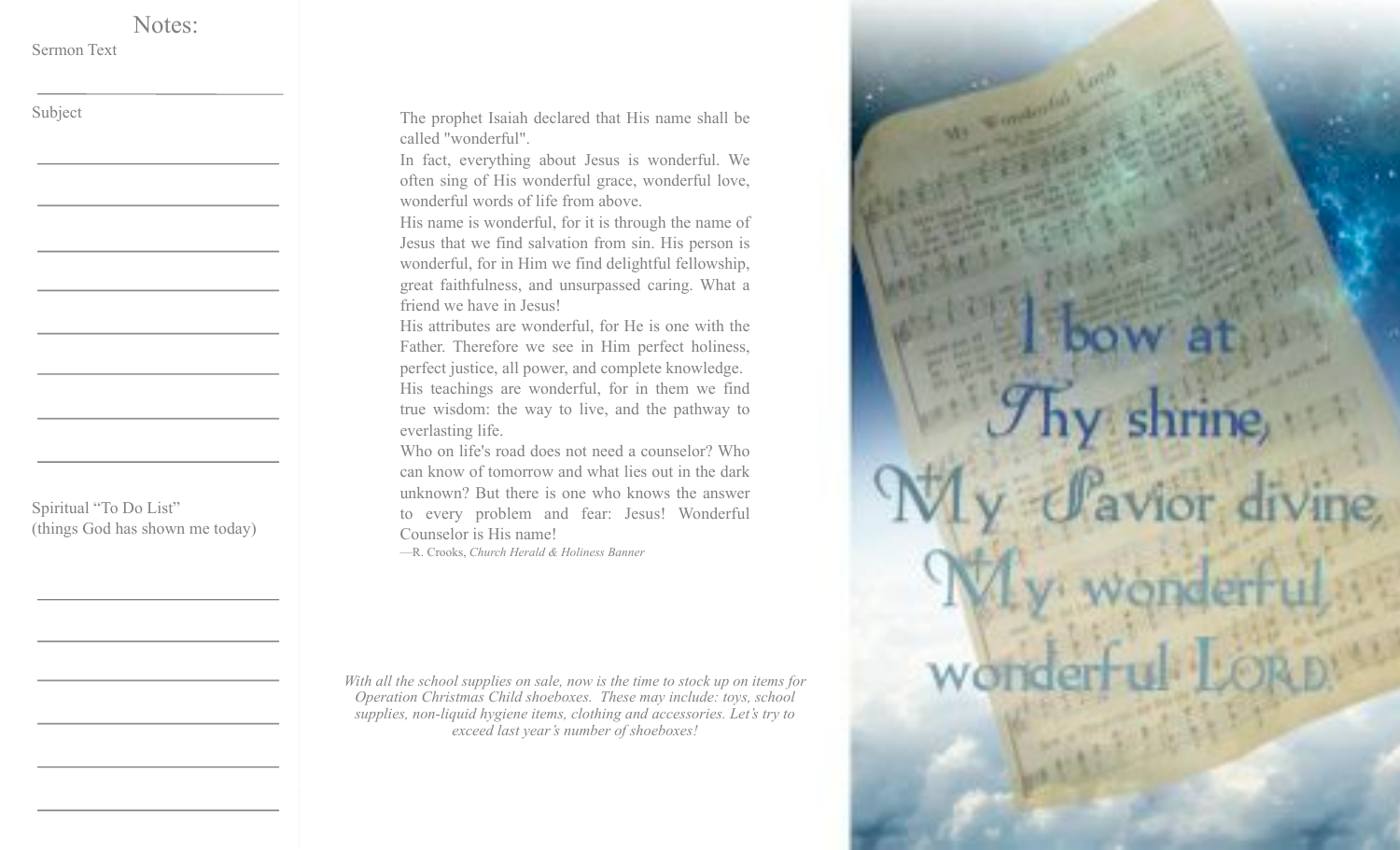Pilgrim Holiness Church, Rt. 145, Middleburgh, New York Richard W. Owens, Pastor Telephone 518-827-5241 www.nyphc.org www.facebook.com/nyphc AUGUST 29, 2021

**M**ay all who have come to worship find restoration, inner peace and spiritual strength. Welcome one and all!

## **Announcements**

- September 17 Zone Rally at Northville PHC. The speaker will be David Fulton.
- September 19-25 Sunday School Emphasis week.

## **Call To Worship**

Look to the mountains; look to the hills! *Love comes to us with joy!* The world is filled with beauty. *Flowers appear on the earth, birdsong brightens the day.* Crops yield their produce in abundance, the air is filled with sweetness. *The summer of God's love is with us.* Let the oil of gladness anoint your souls. *Arise and sing for joy!* —inspired by Song of Solomon 2: 8-13, Psalm 45

*LORD of all power and might, who art the author and giver of all good things: Graft in our hearts the love of thy Name, increase in us true religion, nourish us with all goodness, and bring forth in us the fruit of good works; through Jesus Christ our Lord, who liveth and reigneth with thee and the Holy Spirit, one God, for ever and ever. Amen.* —BCP

*SERVICES — SUNDAY: Sunday School 10:00 a.m. Morning Worship 11:00 a.m. Cobleskill 4:00 p.m.— WEDNESDAY: Midweek Service 7:00 p.m.*

## **Prayer Requests**

- **This week** we are praying especially for our sister church in Brushton, NY. Larry Major is the pastor.
- **Pray** for our nation during this uncertain time. **Pray** for the pulling down of the strongholds of evil in our land. (II Corinthians 10:4)
- **Pray** for the persecuted church, and Christians in danger all over the world.
- **Continue** to pray for:
	- **S**pecial requests for those on our hearts, especially Byron S., Rowan S., Bernie, and Steven H.
	- **T**he village of **Middleburgh,** that we will reach people with hungry hearts and have fruitful results in our ministry.
	- **Missionaries**: Nichole Barr, the Davises, B. Fay. the Himelicks, the Millses, R. Moulton, the Samborskis, Jack Sherman, Judy Sherman, and the T. Shermans.
	- **B**ible Colleges GBSC, PVBI, AWC, UBC, HSBC
	- **S**afety and protection for our Armed Forces.
	- **O**ur President, Congress, and Supreme Court, that they may make righteous choices.
- **Pray** for these physical need requests:
	- Lynn Haynes, Stephen Cassady, Janet Albertson, Marie Rooney, Russell E., Ashley Blackmon, Pearl Kaufman, Joanna Howell, Rollin Mitchell, Maureen G, Shelby, Shannon, Avis Blowers, Lois Schenck, Duane and Dorothea Maxey.
- **From** Early Woodland:
	- Maureen, Joanne.

| <b>Suggested Daily Scripture Reading</b> |                                                                                      |  |                                                                                            |  |                                                                                          |                                                                                              |  |  |  |
|------------------------------------------|--------------------------------------------------------------------------------------|--|--------------------------------------------------------------------------------------------|--|------------------------------------------------------------------------------------------|----------------------------------------------------------------------------------------------|--|--|--|
|                                          | Sunday                                                                               |  | Monday                                                                                     |  | Tuesday                                                                                  | Wednesdav                                                                                    |  |  |  |
| OT<br><b>NT</b><br><b>PSA</b>            | Job 31:1-33:33<br>2 Corinthians 3:1-18<br>Psalm $43:1-5$<br>PROV Proverbs 22:8-9     |  | Job 34:1-36:33<br>2 Corinthians 4:1-12<br>Psalm $44:1-8$<br>Proverbs $22 \cdot 10 - 12$    |  | Job 37:1-39:30<br>2 Corinthians 4:13-5:10<br>Psalm 44:9-26<br>Proverbs $22:13$           | Job $40:1-42:17$<br>2 Corinthians 5:11-21<br>Psalm 45:1-17<br>Proverbs 22:14                 |  |  |  |
|                                          | Thursday                                                                             |  | Friday                                                                                     |  | Saturday                                                                                 | Sunday                                                                                       |  |  |  |
|                                          | Ecclesiastes $1:1-3:22$<br>2 Corinthians 6:1-13<br>Psalm 46:1-11<br>Proverbs $22:15$ |  | Ecclesiastes $4:1-6:12$<br>II Corinthians $6:14-7:7$<br>Psalm $47:1-9$<br>Proverbs $22:16$ |  | Ecclesiastes $7:1-9:18$<br>II Corinthians 7:8-16<br>Psalm $48:1-14$<br>Proverbs 22:17-19 | Ecclesiastes $10:1-12:14$<br>II Corinthians 8:1-15<br>Psalm $49:1-20$<br>Proverbs $22:20-21$ |  |  |  |

## Notes:

Other announcements & prayer requests